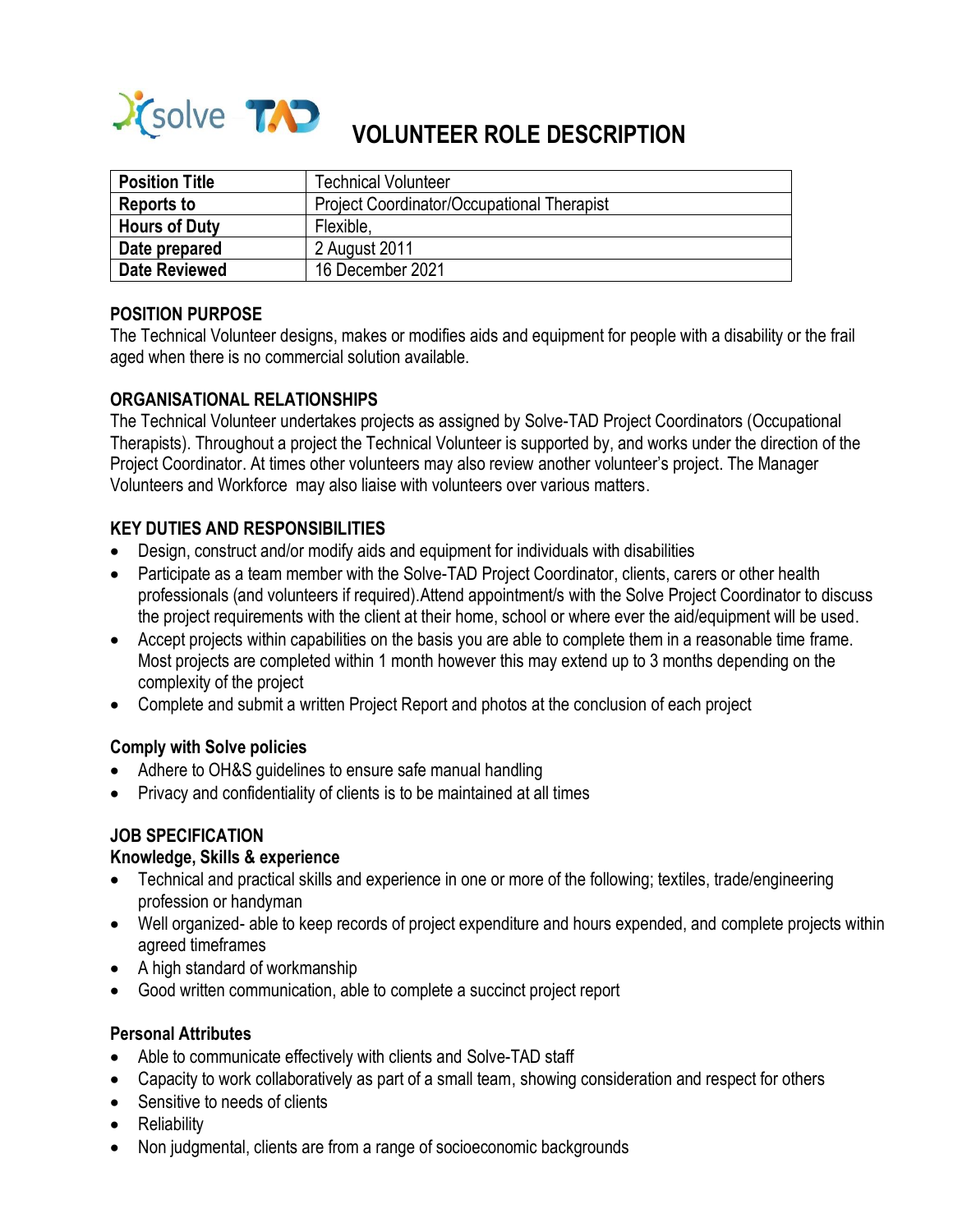Maintain a professional demeanor when interacting with clients and staff

# **OTHER RELEVANT INFORMATION**

## **Background checks**

- Volunteers are required to undergo a NDIS Screening prior to commencing
- Volunteers are required to undergo a Working with Children Check prior to commencing
- Volunteers are required to provide names of suitable referees
- Volunteers are required to sign a Safety Screening- Background Declaration form

## **Other requirements**

- Volunteers are required to attend induction training
- Volunteers must comply with Solve-TAD OH&S policy and work in a manner that is without risk to self, staff or clients
- After undertaking approximately three projects, the Project Coordinator will provide feedback to the volunteer and give them an opportunity to discuss any concerns or issues they have
- When possible participate in Solve-TAD training, branch days and promotional activities
- Volunteers are required to have access to a workshop and tools
- A driver's licence and own car is desirable
- Solve-TAD identification is to be worn when visiting clients
- It is preferable that volunteers wear Solve-TAD polo shirts when interacting with clients, participating in expo's, etc.

| <b>Task</b>                         | <b>Performed</b><br><b>Often</b> | <b>Performed</b><br><b>Sometimes</b> | <b>Never/Rarely</b><br><b>Performed</b> |
|-------------------------------------|----------------------------------|--------------------------------------|-----------------------------------------|
| Keyboard duties                     |                                  |                                      |                                         |
| Reading tasks                       |                                  |                                      |                                         |
| Writing tasks                       |                                  |                                      |                                         |
| Sitting (extended periods)          |                                  |                                      |                                         |
| Walking/standing (briefly)-         |                                  |                                      |                                         |
| Walking/standing (extended)         |                                  |                                      |                                         |
| Driving car                         |                                  |                                      |                                         |
| Lifting/carrying duties (light)     |                                  |                                      |                                         |
| Lifting/carrying duties (heavy)     |                                  |                                      |                                         |
| Pushing/pulling tasks (light)       |                                  |                                      |                                         |
| Pushing/pulling tasks (heavy)       |                                  |                                      |                                         |
| Bending/kneeling requirements       |                                  |                                      |                                         |
| Exposure to dust/dirt               |                                  |                                      |                                         |
| Exposure to hazardous materials     |                                  |                                      |                                         |
| Exposure to noise                   |                                  |                                      |                                         |
| Repetitive arm/wrist/hand movements |                                  |                                      |                                         |
| Other (please specify)              |                                  |                                      |                                         |

# **PHYSICAL REQUIREMENTS FOR POSITION**

# **PSYCHOLOGICAL DEMANDS FOR POSITION**

At times the work may involve meeting and communicating with clients who have complex communication needs, are in palliative care or be in crisis situations. In particular instances, this may cause distress to some. To reduce